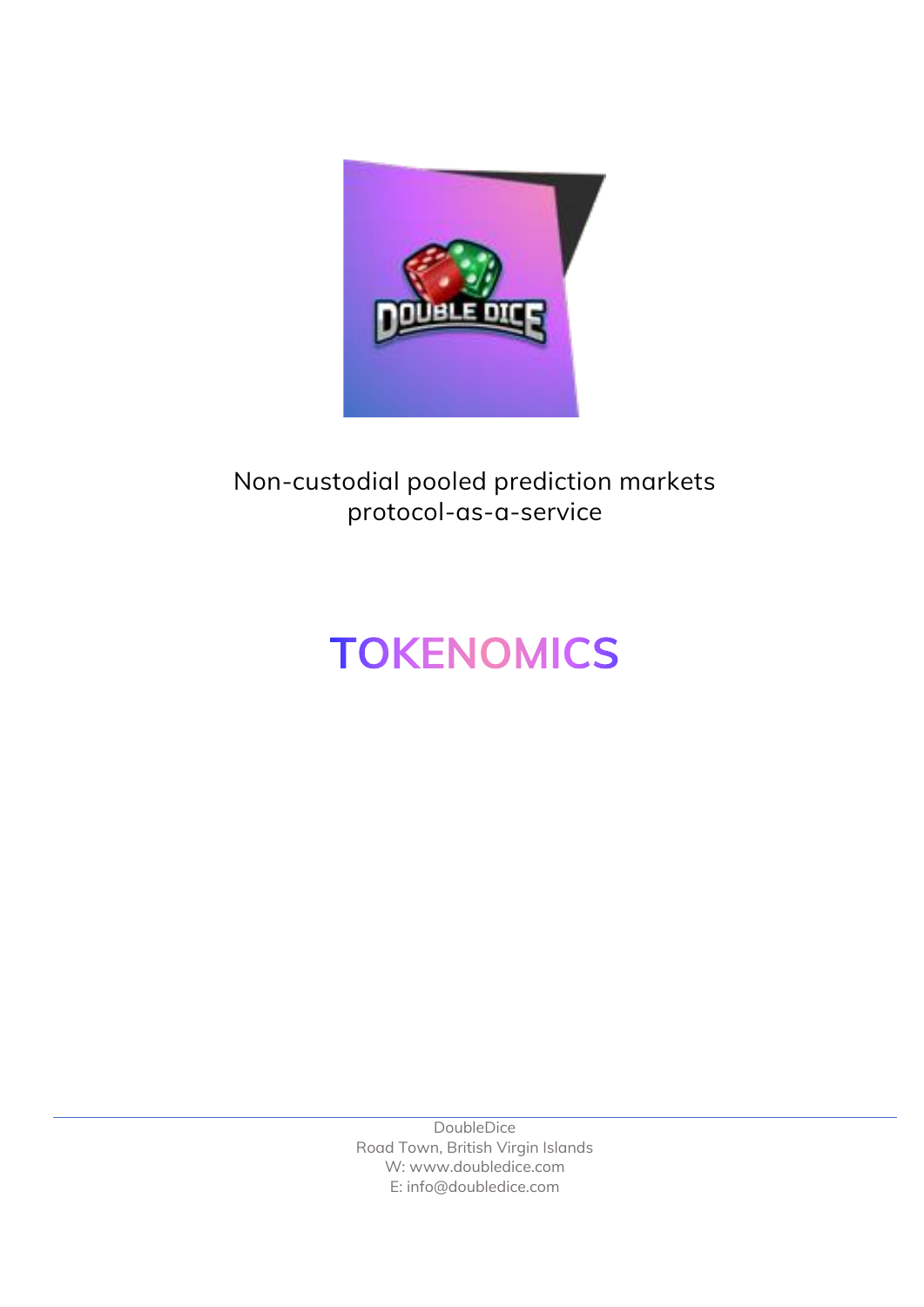#### **DoubleDice Mission**

Enabling creator economy in predictions/gaming space by providing the tech-stack allowing users to easily create "Virtual floors (VFs)" denoting any prediction market or gaming.

Remove the role of centralized parties in prediction markets and gaming (e.g., casinos and bookies) allowing users to create their VFs in a no-risk, player-only, pooled setup.

Create fair gaming by delivering unprecedented risk-reward paradigm to the participants of the VFs

#### **About DoubleDice**

DoubleDice is a non-custodial pooled prediction markets protocol-as-a-service. Users utilize the plug-and play turnkey tech-stack to own, promote and run Virtual Floors (VFs) deployed e.g., as pooled predictions or gaming rooms (e.g., sports, card games, casino games, dice games, political outcomes, etc.). Token holders' access to the utility by participating in staking programs. Players can make predictions within the "Virtual Floors" in a "player only" environment without going against a house or casino.

DoubleDice does not create any markets, products or VFs where players engage.

#### **Token purpose**

The DoubleDice token (DODI) gives its holders the utility derived from the multi-party settlement protocols and proprietary algorithms for true-probability-based risk-reward algorithms that govern the payouts. This primary utility is extracted through staking mechanisms (akin to a virtual node) made available to the community as seen on token.doubledice.com. A secondary staking program, denoted or Lazyool, is also available to DODI holders where they can participate in virtual service provision for the virtual node owners thereby allowing them to earn a portion of the node fees (charged as a % of the pooled prediction markets).

The token holders will also be able to vote on community proposals and related decisions that are put forward from time to time.

The DoubleDice token contract address: 0x4E08F03079c5CD3083eA331Ec61bCC87538B7665 (listed on UniSwap and BitMart)

#### **Dual Token system**

DODI will serve as a governance / utility token with the purpose as described above. DODI is not meant to be a hybrid token which is both a payments token and a utility token. The users will use a stable-coin or whitelisted ERC-20 tokens for participating in the prediction markets.